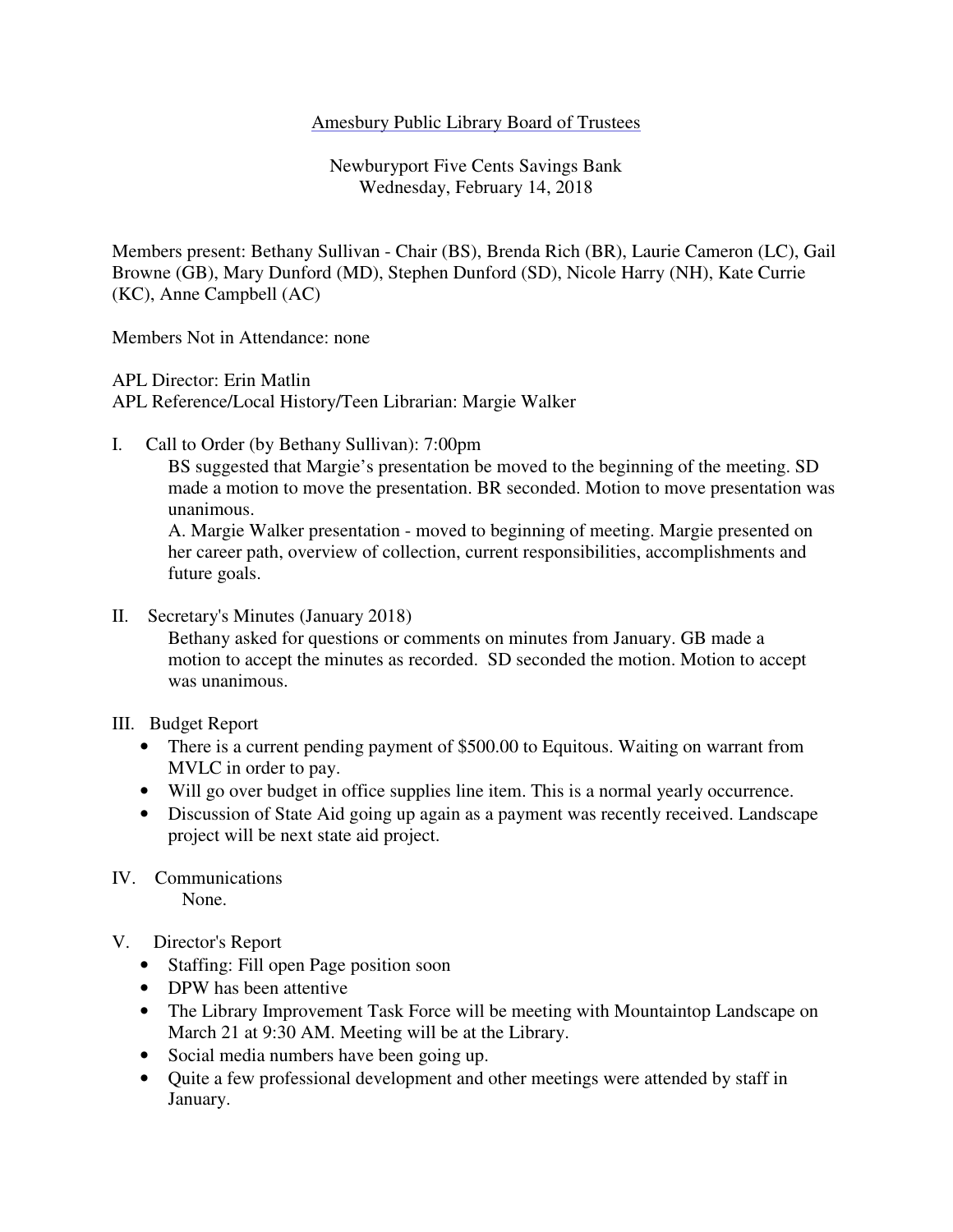- Equitous Christine Letterman from Equitous has been very attentive to the needs when Erin calls. Christine has offered to attend a Trustee meeting to introduce herself. Christine has suggested a replacement schedule for all computers and laptops. Schedule will take us into FY2021. Erin reached out to the Provident Bank and has asked for \$100,000 multiyear donation to cover the computers and laptops. Erin is waiting on Provident's response. Erin will come back to us with a definitive schedule as well as cost and planning Christine suggests as early as FY18 to replace 6 public computers, 2 children public computers, Meghan's laptop, Cassie and the deep freeze. Server is probably FY18/19 depending on receipt of money from Provident or another source. State Aid to be used as a last resort.
- Erin has put in for capital request for the rugs, the computers may be something to ask for as well since Christine has mentioned they will be needed sooner than later. SD mentioned mayor's assistant used to do grants. Erin will ask Evan if this is something still offered and something we may consider.
- PJ Drive Still going on, collecting until Saturday, March 5
- Year of Baskets January's basket of spa and relaxation was raffled off and \$129 was raised. Current basket is Amesbury basket until end of February. March basket is tea and coffee.
- Amesbury is in the top 5 for Small Business Revolution! Staff is actively getting patrons to vote and voting themselves.
- The "Why you love your library" is still going on. Go to library and write on a heart why you love your library.

## VI. Committee Reports

- Library Task Force plans to meet on March 20th at 9:30am at library w/Mountaintop Landscape
- Finance Committee: met January 31 to go over budget FY19. Presented at February trustee meeting.

# VII. Unfinished Business

 A. Landscape Project Update: Library Task force PLAN ON meeting March 20th, 9:30am at library w/Mountaintop Landscape

 B. FY19 Budget - Erin confirmed with MVLC the MAR is lower right now. Both Erin and Kim are requesting a pay increase. Kim has hit the ceiling and is only eligible for COL increases. Erin currently makes less than surrounding towns library directors. Each is asking for \$10k. She also mentioned breaking it up \$5k each over the next 2 years if better. BS asked if this is the way for Erin to go about a pay increase, does it belong in the budget? Should it go to the mayor? Erin said that Jim, the CFO, told her to put it in the budget. GB mentioned maybe she would miss this budget cycle and lose out if she waits to meet with the mayor. Erin should ask the mayor for a review on a yearly basis where she can discuss these issues. Erin has a non-union contract.

Requesting increase in hours for Archivist Meghan Peterson from 18 hours to 35 hours. She has been asked by multiple departments for assistance.

KC asked about the difference of library office supplies in 2011 to current. No immediate answer but it is thought something was removed from the line item in 2011.